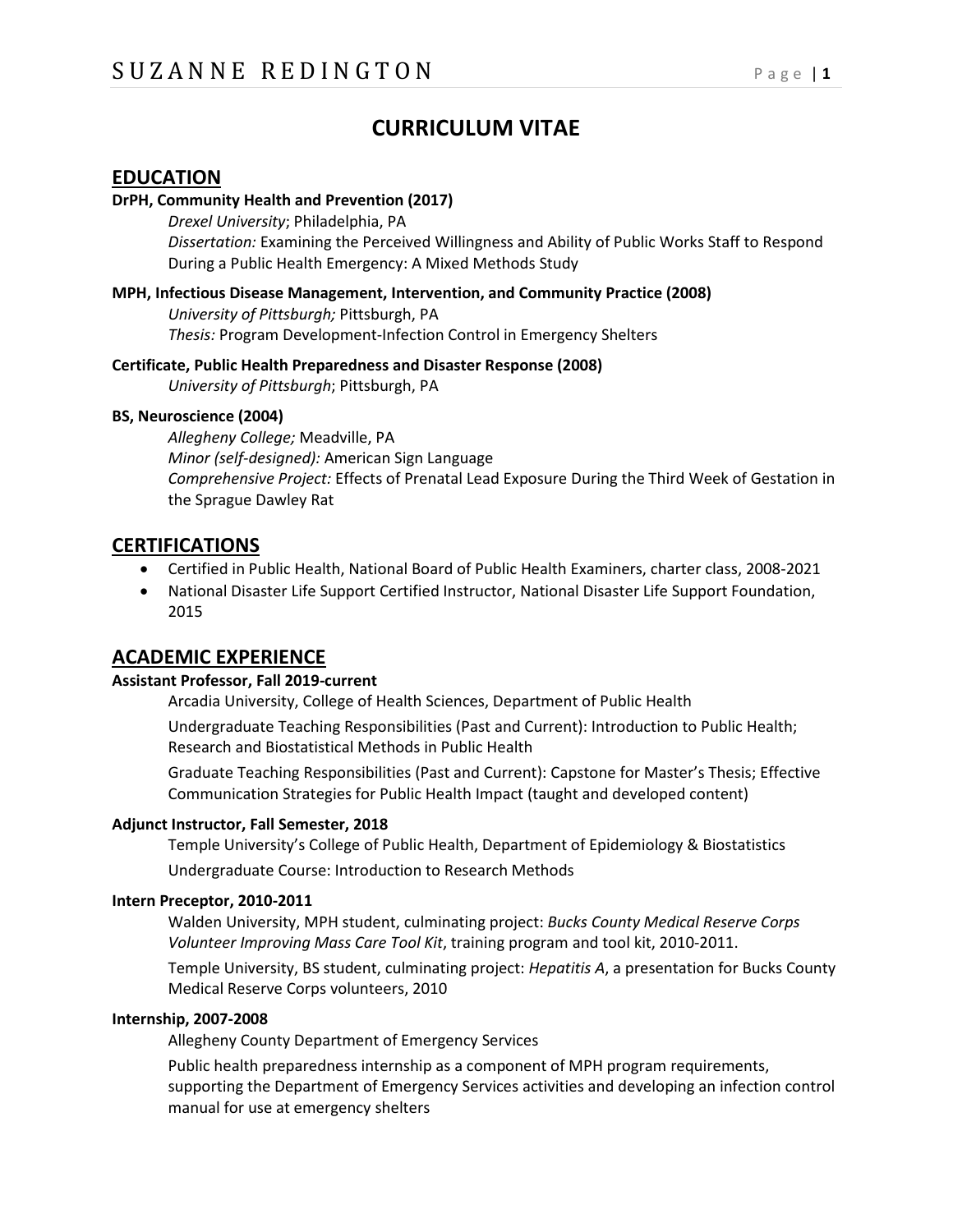#### **Research Assistant, 2007**

Evidence-Based Gaps Collaboration (EBGC) Group via University of Pittsburgh's Center for Public Health Practice

Data management and literature review participation for the EBGC Group's efforts to "identify research gaps in the effectiveness of training for the public health workforce to enhance performance in response to a local emergency incident." Project was funded by the Centers for Disease Control and Prevention and the EBGC Group membership was comprised of staff from seven schools of public health with CDC-funded Centers for Public Health Preparedness and the Association of Schools of Public Health.

#### **Student Worker, 2006-2008**

MidAtlantic AIDS Education and Training Center

Co-development of a published toolkit comprised of a pocket reference guide for reconciling CDC recommendations for routine HIV testing in health care settings with Pennsylvania's Act 148 of 1990 along with guides for testing and pre-test and post-test counseling.

#### **Teaching Assistant, 2003**

Allegheny College, Department of Neuroscience

Undergraduate Laboratory Course: Neurophysiology

#### **Research Assistant, 2003**

Allegheny College, Departments of Biology and Neuroscience

Assistant for Dr. Lauren French's cellular and molecular neuroscience research involving the oocyte expression system.

## **PROFESSIONAL EXPERIENCE**

#### **Program Coordinator, 2011-Spring 2019**

Bucks County Department of Health

Coordinator of the Public Health Preparedness Program, oversee and implement all program activities, staff, and volunteers related to public health preparedness, response, and recovery for Bucks County, including activities with response partners from the local to federal levels.

#### **Planner, 2008-2011**

Bucks County Department of Health

Conduct preparedness, response, and recovery activities as part of the Public Health Preparedness Program at the Bucks County Department of Health, including activities with response partners from the local to federal levels.

#### **Major Projects (select)**

#### **Bucks County First Responder Mass Prophylaxis Planning, 2015-2017**

- Role: Project Lead
- **Project: Establish partners and develop operations plans for obtaining and providing mass** prophylaxis to public health emergency first responders

#### **Southeastern Pennsylvania and Bucks County Mass Care Planning Projects, 2015-2017**

**Role: Bucks County Lead for Southeastern Pennsylvania project**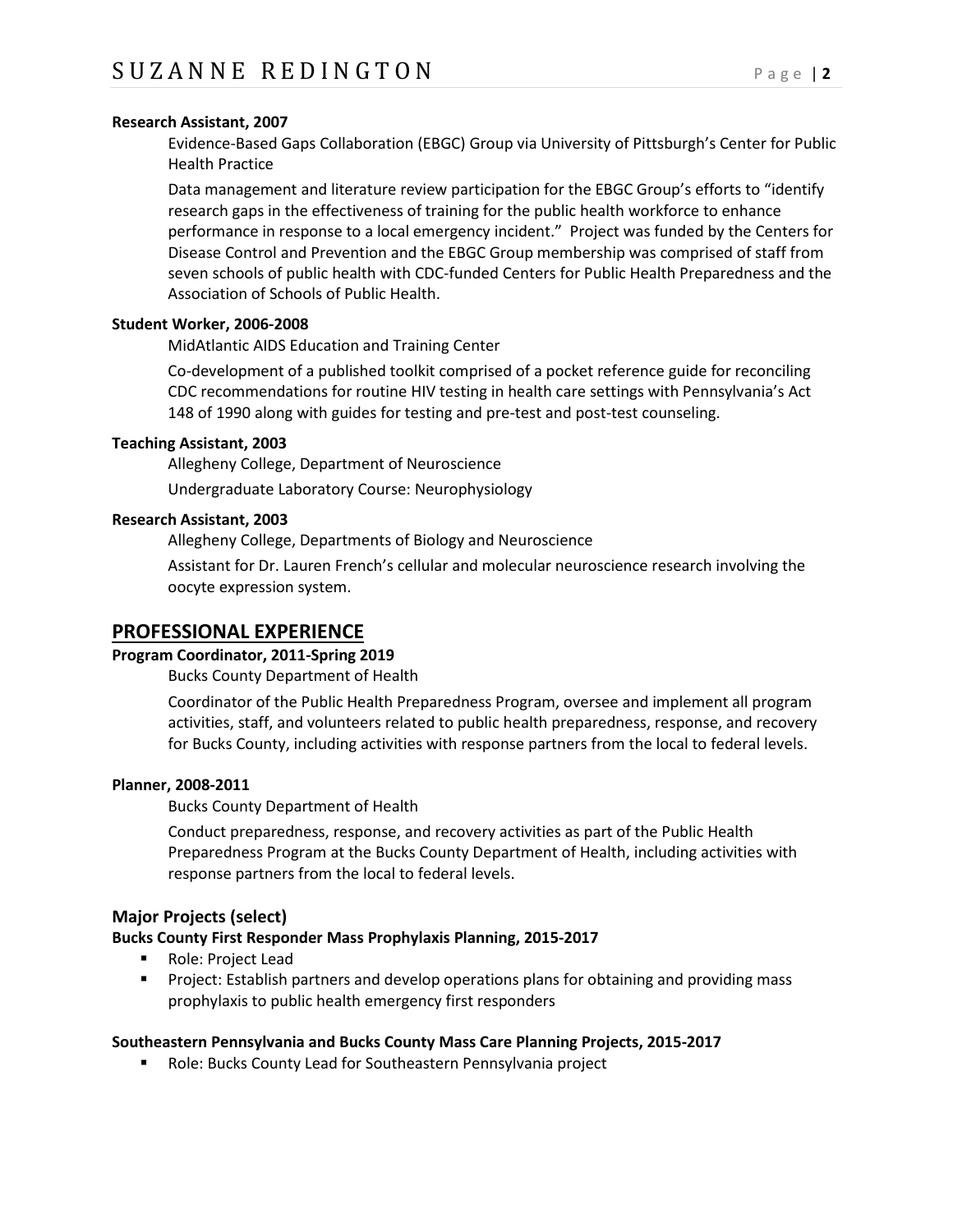- **Project: participation with project participants for contractor selection and planning activities to** achieve project outputs including a gap analysis, resource guide, tabletop exercise, and workshop
- **Role: Project Lead for Bucks County project**
- **Project: selection and coordination with contractor for development of Bucks County Mass Care** Annex, inform plan development and primary contact with contractor

#### **Preparedness and Response Plan Development Cycle, 2014-current**

- **Role: Primary author**
- Project: (in progress) Develop *Bucks County Department of Health Social Media Guidelines*
- **Role: Primary Author for major revision**
- **Project: Conduct major revision and write of** *Medical Countermeasures and Mass Dispensing Operations Plan*, annex to Bucks County Department of Health's All Hazard Response Plan
- **Role: Primary Author**
- Project: Develop *Department Operations Center Plan*, annex to the Bucks County Department of Health's All Hazard Response Plan
- **Role: Primary Author for major revision**
- Project: Conduct major revision and rewrite of *Point of Dispensing Operations Plan*, appendix to the Bucks County Department of Health's Medical Countermeasures Mass Dispensing Plan
- Role: Co-Author
- Project: Develop and implement *Bucks County Medical Reserve Corps Volunteer Handbook*

#### **Philadelphia-Camden-Wilmington Metropolitan Statistical Area (PCW-MSA) Medical Countermeasures Full Scale Exercise (MCM FSE), 2012-2014, 2017-current**

- Role: Core Exercise Planning Committee Member, subcommittee participant, and Bucks County Lead
- Project: Conduct a full-scale exercise involving partners from all PCW-MSA jurisdictions (11 counties, 4 states, 2 federal regions) testing medical countermeasures response plans and public health response guidelines; exercise completed in 2014 and exercise planned or 2019

## **Project Public Health Ready Certification, 2012 and 2017**

- Role: Participant (2012) and Project Lead (2017)
- Project: achieved NACCHO's Project Public Health Ready certification (2012) and recertification (2017) for the Public Health Preparedness Project at the Bucks County Department of Health

## **Centers for Disease Control and Prevention Risk-based Funding Pilot Sites, 2011-2012**

- Role: Participant, funding awardee: Pennsylvania Department of Health, contracting with Drexel University Center for Public Health Readiness and Communication
- Project: (activities related to role) Workshop attendee and project planning participant for development of public health risk assessment tool for the Philadelphia-Camden-Wilmington Metropolitan Statistical area

## **Bucks County Medical Reserve Corps, 2008-current**

- Role: Program Coordinator (2008-2011) and Program Co-Coordinator (2011-current)
- **Project: Developed and maintain a credentialled and trained corps of medical and non-medical** volunteers utilized for emergency responses and community preparedness and resiliency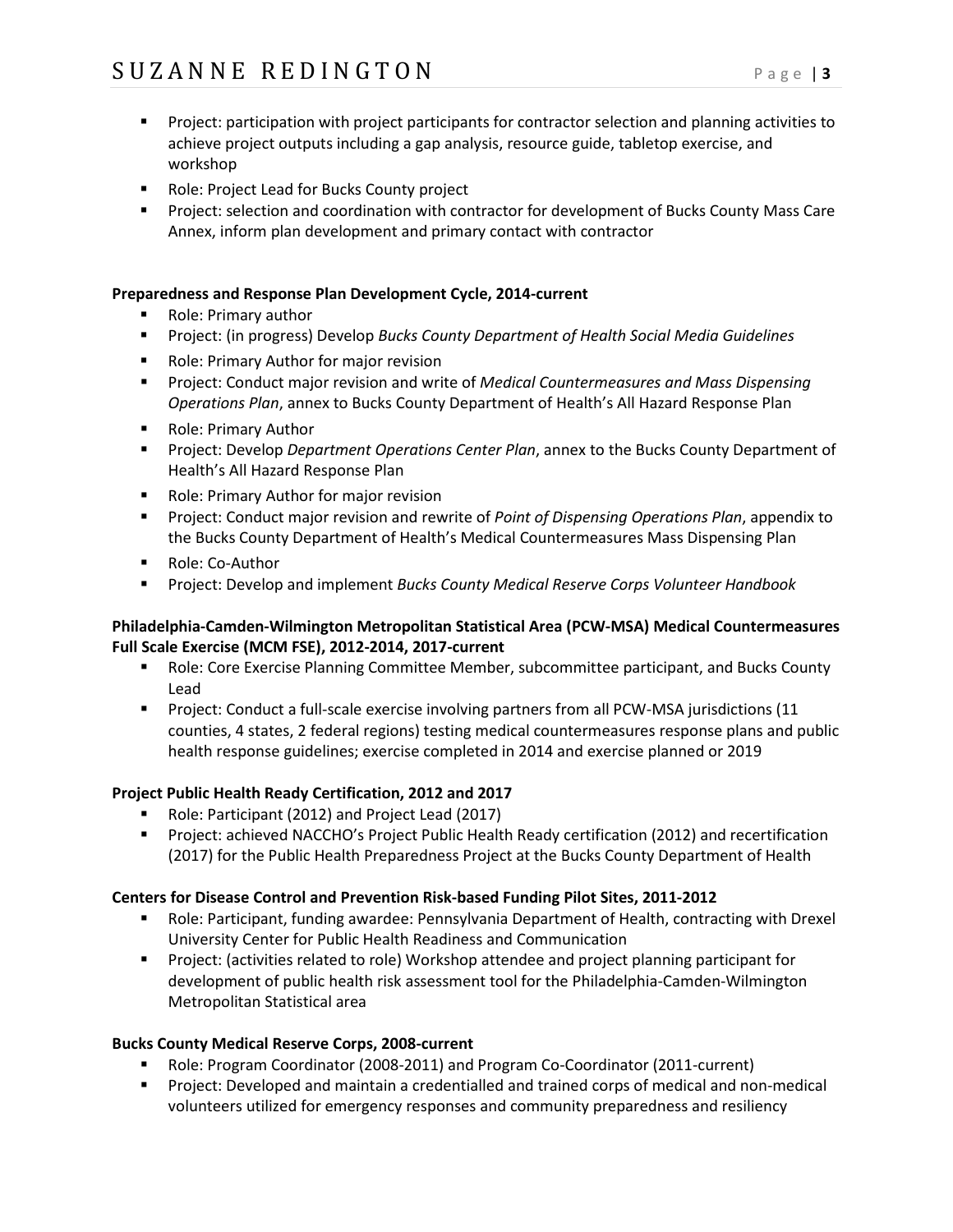# **GRANTS AND CONTRACTS**

- 2011-2018, CDC Public Health Preparedness Cooperative Agreement Contract with Pennsylvania Department of Health, annual (July-June) contract amounts ranged from \$447,453 to \$538,005, Role: Program Coordinator
- 2017-2018, Competitive Capacity Building Award from National Association of County & City Health Officials for the Southeastern PA Medical Reserve Corps Units, award amount \$15,000, Role: Co-applicant and Unit Coordinator
- 2009-2011, CDC Hospital Preparedness Program Contract via Southern Alleghenies EMS Council, Inc. (2009-2010) and Pennsylvania Department of Health (2010-2011), contract amounts \$6,750 (2009-2010) and \$5,000 (2010-2011), Role: Program Coordinator
- 2008-2015, Capacity Building Award from National Association of County & City Health Officials for the Bucks County Medical Reserve Corps, annual (July-June) awards ranged from \$3,500 to \$5,000, Role: Applicant and Program Coordinator

# **APPLIED RESEARCH AND PROGRAM EVALUATION EXPERIENCE**

## **Bucks County Mass Prophylaxis Throughput Assessment, 2017-current**

- Role: Project Lead
- **Project: Analysis of throughput data from mass vaccination and mass dispensing full-scale** exercises from 2008-current to inform public health planning and emergency response

## **Community Vulnerability Assessment, 2016-current**

- Role: Project Supervisor (support and advise staff, serve as subject matter expert)
- **Project: Design and conduct a community vulnerability assessment for Bucks County at the** census tract level, incorporating GIS, and application to community outreach and emergency planning and response

## **Training Needs Assessment, 2016-current**

- Role: Project Supervisor (support and advise staff, serve as subject matter expert)
- **Project: Conduct training needs assessment every two years of Bucks County Medical Reserve** Corps Volunteers and Bucks County Department of Health staff to inform workforce development plans related to public health emergency preparedness and response

## **Medical Reserve Corps Volunteer Deployment Survey, 2014 and 2017**

- Role: Project Lead (2017)
- **Project: Design and conduct survey and analysis, including reporting of findings to stakeholders,** on the willingness of MRC volunteers to participate in emergency response operations for a variety of disaster scenarios
- Role: Participant (2014)
- **Project: Development and deployment of survey assessing volunteer willingness and** deployability in Pennsylvania for health emergencies, primary organization for project: Philadelphia Department of Public Health

## **Bucks County Medical Reserve Corps Training Evaluations, 2013-2016**

- Role: Project Co-Lead
- Project: Development and utilization of training offering pre-tests and post-tests for program evaluation and improvement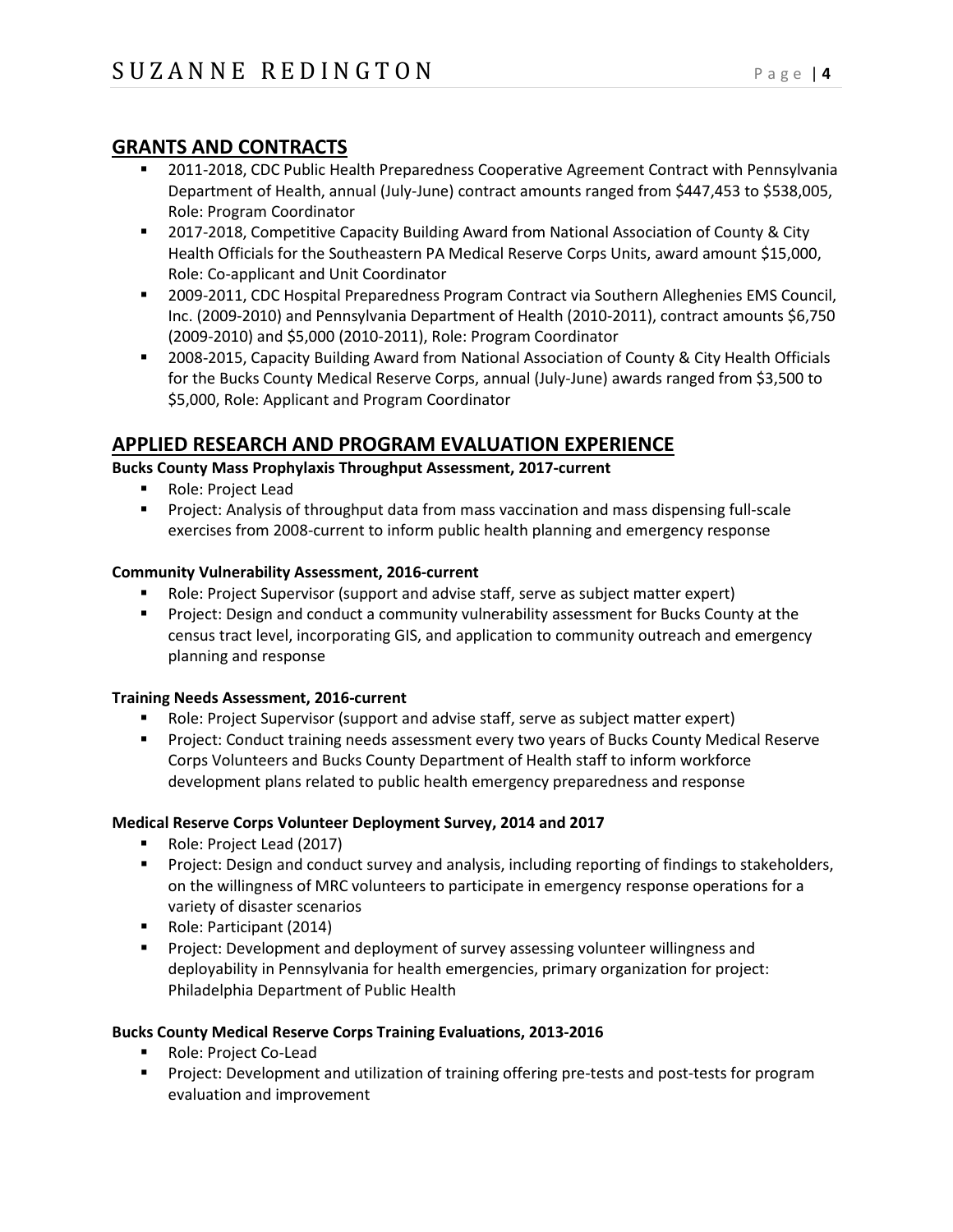#### **Medical Reserve Corps marketing research project, 2010**

- Role: Stakeholder and Subject Matter Expert
- **Project: Contractor selection and subject matter expert to inform focus of volunteer survey and** community focus group, resulting in recommendations for marketing of MRC to increase recruitment and community awareness

## **Philadelphia-Camden-Wilmington Metropolitan Statistical Area (PCW-MSA) medical countermeasures survey, 2008**

- Role: Participant and Data Analyst
- Project: Survey of public health partners in the PCW-MSA region to update database of mass prophylaxis methods and practices and to inform planning and exercises

## **TRAINING CURRICULUM DEVELOPMENT AND DELIVERY**

#### **Bucks County Medical Reserve Corps**

- Bucks County Medical Reserve Corps Orientation, developed in September 2008, provided individually and with other Bucks County Department of Health staff seventeen times between 2008 and 2018
- Point of Dispensing Introduction, developed in January 2009, provided individually and with other Bucks County Department of Health staff thirteen times between 2008 and 2018
- POD Management, developed in October 2009, provided individually and with other Bucks County Department of Health staff nine times between 2009 and 2018.
- Emergency Preparedness Kit Event, developed in March 2010, provided individually and with other Bucks County Department of Health staff eight times between 2010 and 2018.
- Bioterrorism 101, developed in April 2010, provided individually and with other Bucks County Department of Health staff five times between 2010 and 2018.
- Introduction to Disaster Preparedness, developed in October 2010, provided individually and with other Bucks County Department of Health staff ten times between 2010 and 2018.
- Pre-Drill Training for medical countermeasures full-scale and functional exercises, developed 2008 and revised annually, provided individually and with other Bucks County Department of Health staff twelve times between 2008 and 2018.
- Gauntlet of Champions, co-developed with Drew Dycus and Fallon Maggio in March 2017, coprovided with Drew Dycus and Fallon Maggio twice between 2017 and 2018.
- Responder Health and Safety, co-developed with Drew Dycus and Fallon Maggio in April 2017, co-provide with Drew Dycus once between 2017 and 2018.
- Epidemiology 101, co-developed with Drew Dycus and Fallon Maggio in December 2017, coprovided with Drew Dycus and Fallon Maggio twice between 2017 and 2018.

## **Emergency Response Partners and Community Organizations (select)**

- Closed PODs, training provided four times between 2009 and 2010.
- Pre-Drill Training, training providing information on Closed POD and medical countermeasures operations for full-scale exercises, provided for three times between 2011 and 2012.
- **Public Health Preparedness and the Flu Drill, provided to Major Incident Response Team** officers, September 5, 2012
- **POD Basics, training provided to Amateur Radio Emergency Services volunteers in Bucks County,** July 9, 2013.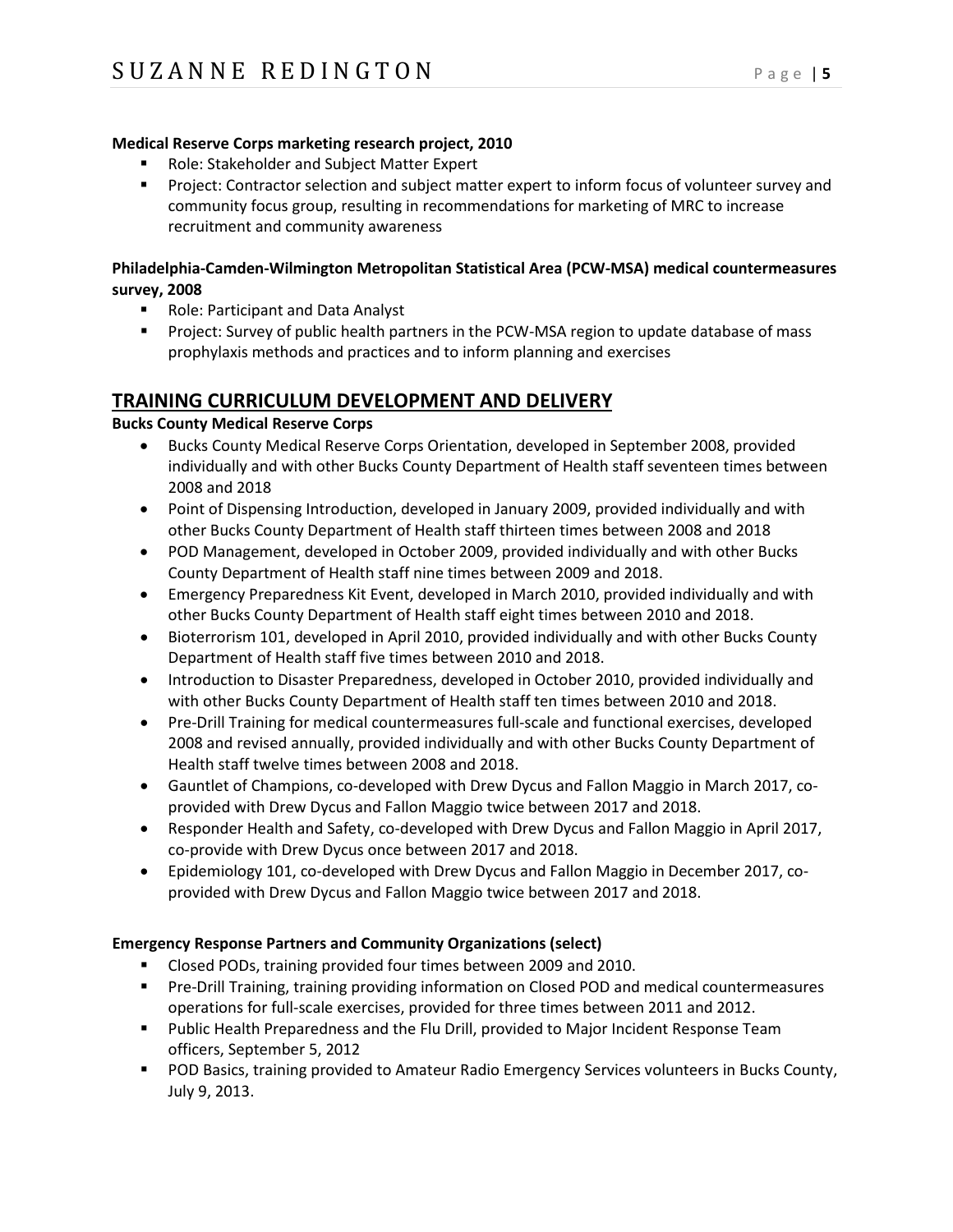# **CONFERENCE PRESENTATIONS, POSTERS, AND PANELS**

**Redington, S.**, Dycus, D., & Maggio, F. (2018). Addressing the Elephant Not in the Room: How to Get More Responders to Show Up. Oral presentation provided at the annual Preparedness Summit, Atlanta, GA.

Dycus, D., **Redington, S.**, Maggio, F., & Cooper, R. (2018). Getting More Done with Less: Four Public Health Tools to Help Accomplish the Seemingly Impossible. Oral presentation provided at the annual Preparedness Summit, Atlanta, GA.

Dycus, D., **Redington, S.**, & Maggio, F. (2018). Functional Needs are Real, Your Planning Should Be Too! Tools to Make Your Access Functional Planning Work in the Real World. Oral presentation to be provided at the annual Preparedness Summit, Atlanta, GA.

Dycus, D., & **Redington, S.** (2018). Triaging Need: Building a Community Vulnerability Assessment. Oral presentation provided at Pennsylvania Governor's Emergency Preparedness Summit, Harrisburg, PA.

**Redington, S.** (2012). Community Preparedness and Response, Panelist at Emergency Preparedness Workshop for Leadership of Faith and Community-Based Organizations, Conshohocken, PA.

**Redington, S.** (2012). Mega Drive-Thru POD: Lessons Learned in Bucks County, PA. Poster presented at the annual Preparedness Summit, Atlanta, GA.

## **PRESENTATIONS AND PUBLIC SPEAKING**

#### **Professional Presentations and Public Speaking Engagements**

- "DrPH Experience," presentation relating my experience in the DrPH program and impact on my field work to prospective Drexel University public health doctoral students during *Doctoral Students' Day*, February 2, 2018.
- "SEPA MRC Volunteer Willingness to Respond," presentation and moderator for panel discussion at Volunteer Empowerment Event: Empowering volunteers today for the needs of tomorrow (Southeastern PA Regional Medical Reserve Corps conference), Norristown, PA, May 20, 2017.
- "Emergency Preparedness," PechaKucha style presentation for the public on emergency preparedness and the Medical Reserve Corps, Newtown Theater, Newtown, PA, April 6, 2017.
- "Medical Reserve Corps and Emergency Preparedness," presentation to nursing club at the senior living community Ann's Choice, March 19, 2014.
- "Volunteer Information Session,", presentation on public health preparedness and mass vaccination procedures to Bucks County Department of Health POD exercise participants, August 21 and 22, 2013.
- "Bucks County Medical Reserve Corps: Information Session," presentation to Bucks County Retired and Senior Volunteer Program and the community, January 23, 2012. Presentation also provided on March 8, 2012 and August 23, 2013 to additional Bucks County RSVP members and the community.
- "Public Health Preparedness and Medical Professionals in Bucks County MRC," presentation to nurses in Bucks County via Bristol Township School District, June 10, 2011.
- "How Organizations Can Assist During a Public Health Emergency," presentation to Bucks County mental health organizations, March 17, 2011.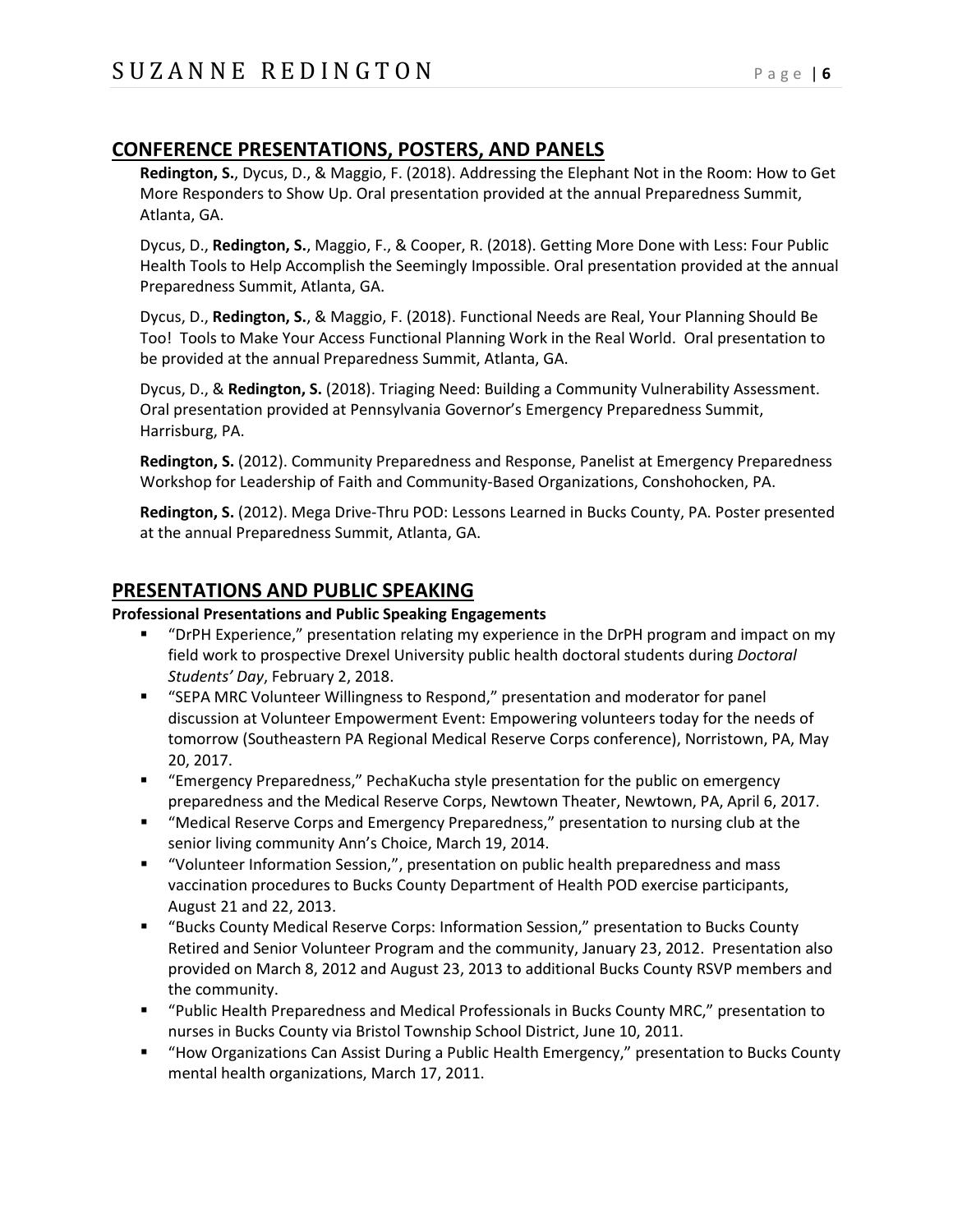- "The Health Department and Communicable Diseases in Schools," co-author and presenter Roxann Bentz, presentation for Neshaminy School District nurses, June 23, 2010.
- "H1N1 Response in Bucks County," presentation for Bucks County School Nurses Association, March 24, 2010.
- "H1N1 Response in Bucks County," presentation for Lower Bucks Chapter of the American Red Cross, March 18, 2010.
- "Emergency Preparedness," presentation to Young @ Heart Senior Adult Ministry of Second Baptist Church, Doylestown, PA, September 16, 2009.
- "How Organizations Can Assist in a Public Health Emergency," presentation at Are we ready...or not? Emergency Preparedness and Response for Community Agencies, a conference for community organizations in Bucks and Montgomery Counties, April 17, 2009.
- "Bucks County Medical Reserve Corps," radio interview, *Speak Your Piece with Pat Wandling*, KYW/WBCB, June 15, 2009.
- "Health Alert Network Development in Bucks County," presentation to healthcare professionals, September 16, 2008.

#### **Community Engagement and Education**

- Fanny Chapman Memorial Pool, education and community engagement regarding emergency preparedness, influenza vaccination, and Bucks County Medical Reserve Corps Bucks County Medical Reserve Corps booth at community pool, Doylestown, PA, July 31, 2018.
- **EXECT** Richland Movie in the Park, education and community engagement regarding emergency preparedness, influenza vaccination, and Bucks County Medical Reserve Corps Bucks County Medical Reserve Corps booth, Quakertown, PA, July 13, 2018.
- Pennridge Community Day, education and community engagement regarding emergency preparedness, influenza vaccination, and Bucks County Medical Reserve Corps Bucks County Medical Reserve Corps booth, Perkasie, PA, July 8, 2018.
- **St. Mary Medical Center employee wellness fair, education and engagement of health system** staff regarding the Bucks County Medical Reserve Corps, infectious and vector-borne disease prevention, and emergency preparedness, May 11, 2016.
- Bucks County Medical Reserve Corps 10<sup>th</sup> Anniversary Open House event, event lead including planning, financial management, organization, promotion, volunteer training, and community education and engagement, Langhorne, PA, March 28, 2015.
- **EXTENG** Aging Expo, education and community engagement regarding emergency preparedness, influenza vaccination, and Bucks County Medical Reserve Corps via Bucks County Department of Health and Bucks County Medical Reserve Corps booth, Warminster, PA, May 18, 2012.
- Bucks County Area Agency on Aging senior health expo, emergency preparedness education for seniors via Bucks County Department of Health and Bucks County Medical Reserve Corps booth, Bucks County, PA, June 3, 2010.
- Girl Scout Event, emergency preparedness education for kids via Bucks County Department of Health and Bucks County Medical Reserve Corps booth, Warrington, PA, September 24, 2009.
- Bucks County Medical Reserve Corps promotion and emergency preparedness education, volunteer expo at senior living community Ann's Choice, Warminster, PA, September 24, 2009.
- ReadyNotify promotion and community education, partner with Philadelphia Department of Public Health and Philadelphia Office of Emergency Management, 30<sup>th</sup> Street Station, Philadelphia, PA, September 15, 2009.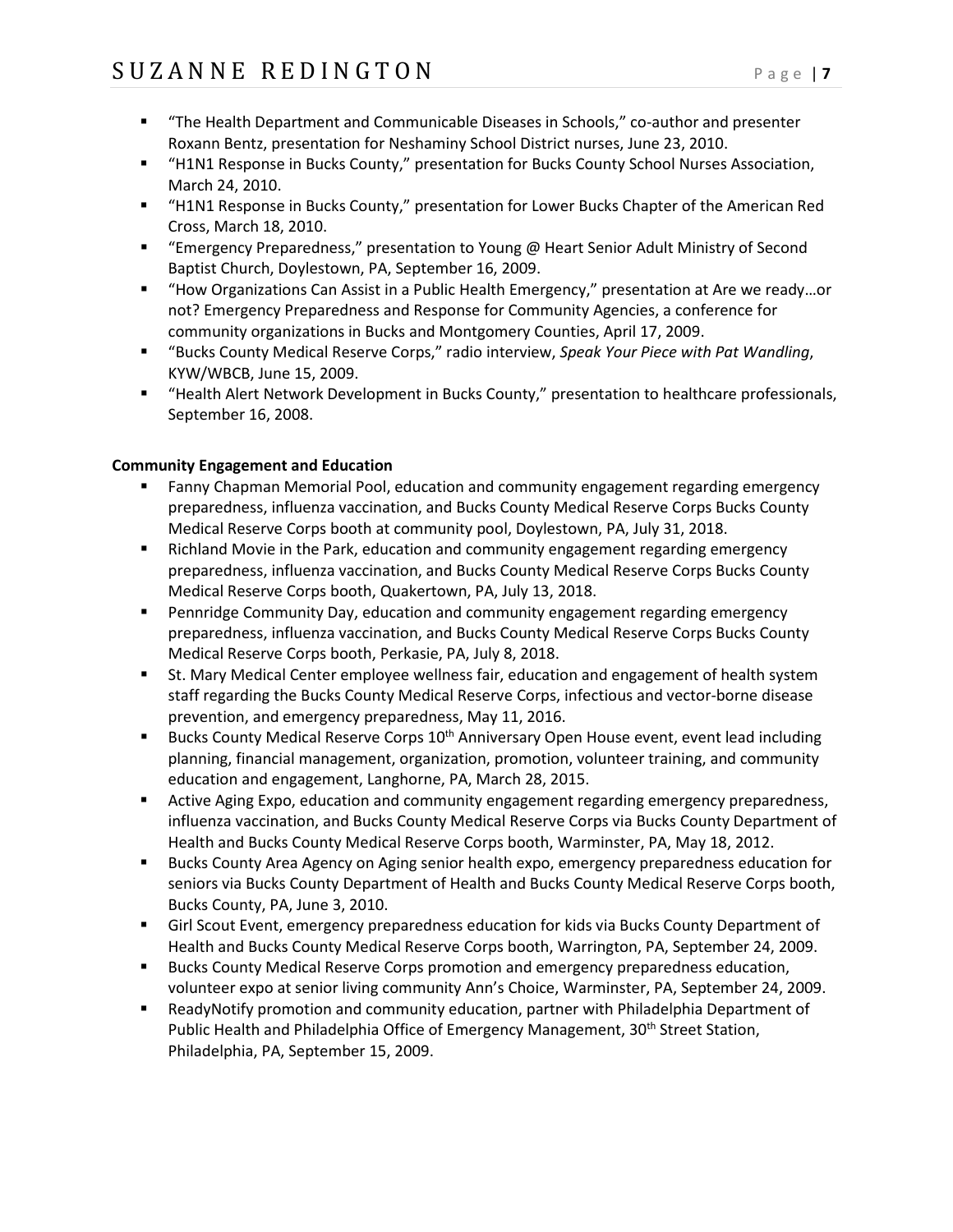- **Bucks County Department of Health and Bucks County Medical Reserve Corps booth conducting** community education and engagement, Middletown Grange Fair, Wrightstown, PA, August 12, 2009, August 18, 2010, August 17 and 18, 2011, and August 18, 2012.
- Event lead, Medical Reserve Corps Recruitment Fair, Warrington, PA, June 20, 2009.

# **EMERGENCY RESPONSES**

- **E** Zika Virus Outbreak, education and disease surveillance, 2016-2017
- Democratic National Convention (July 25-28, 2016), planning for enhanced regional disease surveillance, February-August 2016
- World Meeting of Families and Papal Visit (September 22-27, 2015), enhanced regional disease surveillance and Bucks County Medical Reserve Corps volunteer deployment in Southeastern Pennsylvania, September-October 2015
- Ebola Virus Disease Epidemic (2014-2015), monitoring and coordination of persons under investigation, education and public information, suspect case planning and response, October 2014-December 2015.
- Winter Snow Storm (February 2, 2014), Bucks County Medical Reserve Corps volunteer deployment for mass care operations in Bucks County, PA and Chester County, PA, February 2014
- Hurricane Sandy (October 28-30, 2012), Bucks County Medical Reserve Corps volunteer deployment for mass care operations in Bucks County, PA, October-November 2012
- H1N1 Influenza Pandemic (2009-2010), Mass vaccination clinics for approximately 70,000 individuals, November 2009-January 2010

# **TRAININGS AND CERTIFICATES**

## **FEMA Trainings and Certificates**

- G-146 Homeland Security Exercise and Evaluation Program (HSEEP), May 11-12, 2015
- **ICS-300 Intermediate ICS for Expanding Incidents, January 25-27, 2016**
- ICS-400 Advanced ICS, June 12-13, 2017
- **IS-022 Are You Ready? An In-depth Guide to Citizen Preparedness, December 31, 2012**
- IS-100 Introduction to the Incident Command System, ICS-100, July 23, 2007
- IS-120.a An Introduction to Exercises, December 29, 2015
- IS-130 Exercise Evaluation and Improvement Planning, December 29, 2015
- **IS-200.b ICS for Single Resources and Initial Action Incident, ICS-200, December 28, 2012**
- IS-242.b Effective Communication, December 29, 2015
- IS-244.b Developing and Managing Volunteers, December 29, 2015
- IS-700 National Incident Management System (NIMS), An Introduction, August 24, 2007
- IS-703.a NIMS Resource Management, December 31, 2012
- **EXEL SEA00.b National Response Framework, An Introduction, December 28, 2012**
- MGT-319 Medical Countermeasures: Point of Dispensing (POD), Planning and Response, May 20-21, 2008
- PER-220: Emergency Response to Domestic Biological Incidents, September 16-18, 2008

## **Skills Training and Certifications (select)**

 Stop the Bleed: Bleeding Control Basic v 1.0 course, provided by Penn State Health, Milton S. Hershey Medical Center, October4, 2017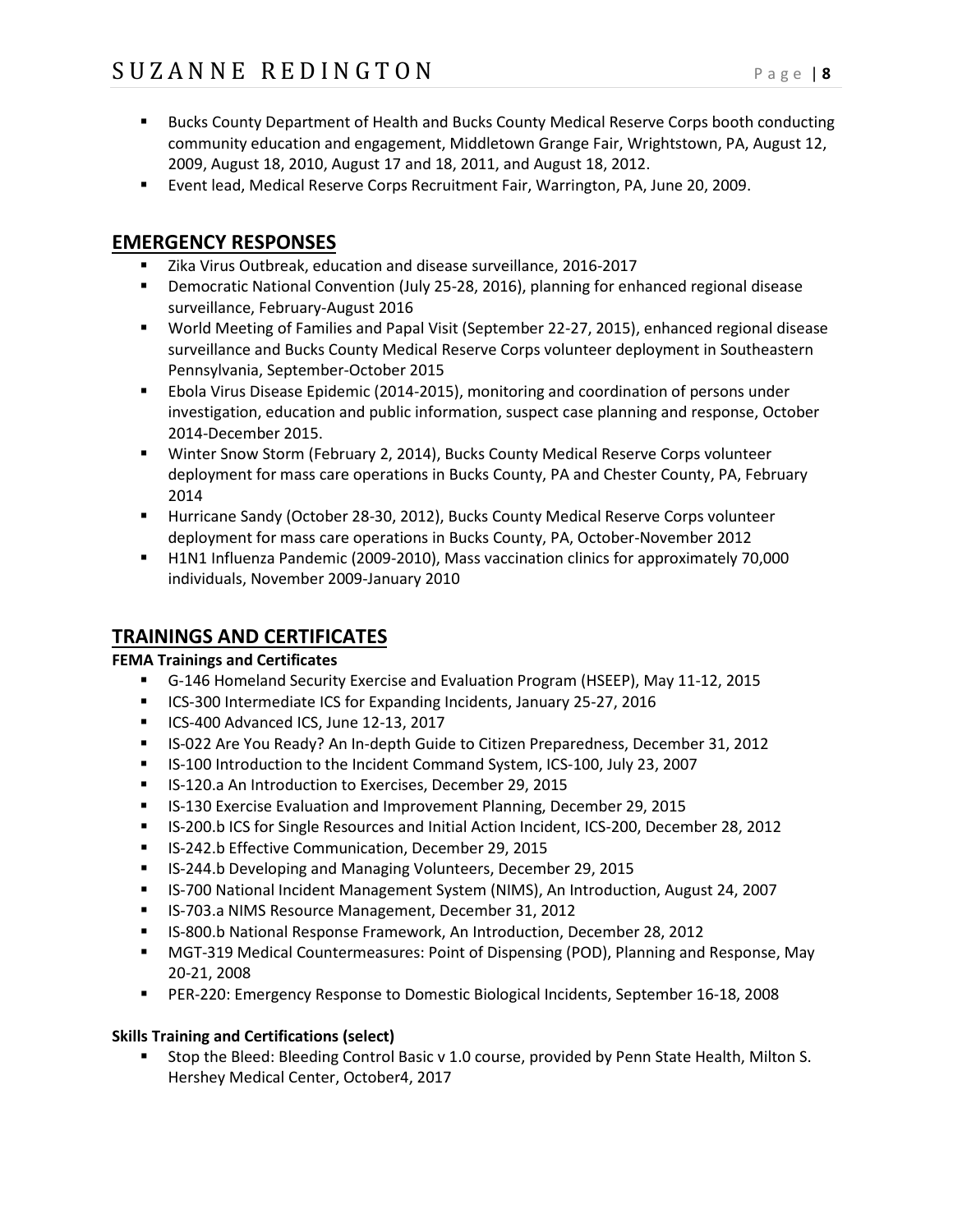- **Public Health Infrastructure Training (PHIT) Train-the-Trainer, provided by Johns Hopkins** Bloomberg School of Public Health via Center for Public Health Practice at Drexel University, November 21, 2016.
- **Public Speaking for Public Health workshop, provided by Jonathan Pappas at Drexel University** School of Public Health, May 10, 2013
- CPR/AED certification: January 15, 2009, August 10, 2010
- First Aid certification: January 15, 2009
- ArcGIS 2: Essential Workflows (GIS II training course), provided by Esri, September 22 24, 2008
- Introduction to GIS Using ArcGIS (GIS I training course), provided by Esri, July 14-15, 2008

## **Additional Trainings and Certificates (select)**

- **Social, Behavioral and Educational Research Investigators, CITI Program, completed March 2,** 2016, expires March 2, 2019.
- **Health Information Privacy and Security Medical, Biomedical, Nursing, Public Health and** Psychology, CITI Program, completed January 4, 2016, expires January 3, 2019.
- Medical, Biomedical, Nursing, Public Health and Psychology Research Investigators, CITI Program, completed January 4, 2016, expires January 3, 2019.
- **EXEL A. S.** Crisis, and Emergency Communication Training for Public Health and Health Care, provided by Drexel University Center for Public Health Readiness and Communication, November 17, 2015
- Disaster Life Support Train-the-Training via the National Disaster Life Support Foundation, June 4-6, 2014
- **Preventing Collective Violence, joint training between Major Incident Response Team and** Southeastern Pennsylvania Medical Reserve Corps, June 11, 2012.
- **International Terrorism: Origins, Ideologies, Methods, provided by United State's Attorney's** Office Districts of New Jersey & Eastern Pennsylvania via Combating Terrorism Center at West Point, September 10, 2008.

## **Trainings and Certificates via Role as Bucks County Medical Reserve Corps Coordinator (select)**

- Reaching Across Barriers Workshop, provided by Bucks County Department of Health and Bucks County Medical Reserve Corps volunteer, November 4, 2017.
- Active Shooter Awareness and Workplace Safety, provided by Bucks County Sheriff's Department and Bucks County Information Technology, May 23, 2017.
- **Bully Prevention: A Parent and Community Guide, provided by Bucks County Network of Victim** Assistance, April 20, 2016.
- Fundamental Mental Health Techniques, provided by Bucks County Department of Health, April 18, 2015, July 21, 2015, April 9, 2016, April 29, 2017, July 16, 2018.
- **First Aid; The Volunteer Role, provided by Bucks County Medical Reserve Corps volunteer,** March 21, 2015, April 9, 2016
- American Red Cross Health Services Operations, provided by the American Red Cross, April 26, 2014
- **Public Speaking for the BC-MRC, provided by Bucks County Department of Health, June 27,** 2013, August 14, 2013.
- Terrorism Awareness, provided by Bucks County Community College via Bucks County Public Safety Training Center, April 30, 2013
- American Red Cross Shelter Operations, provided by the American Red Cross, April 20, 2013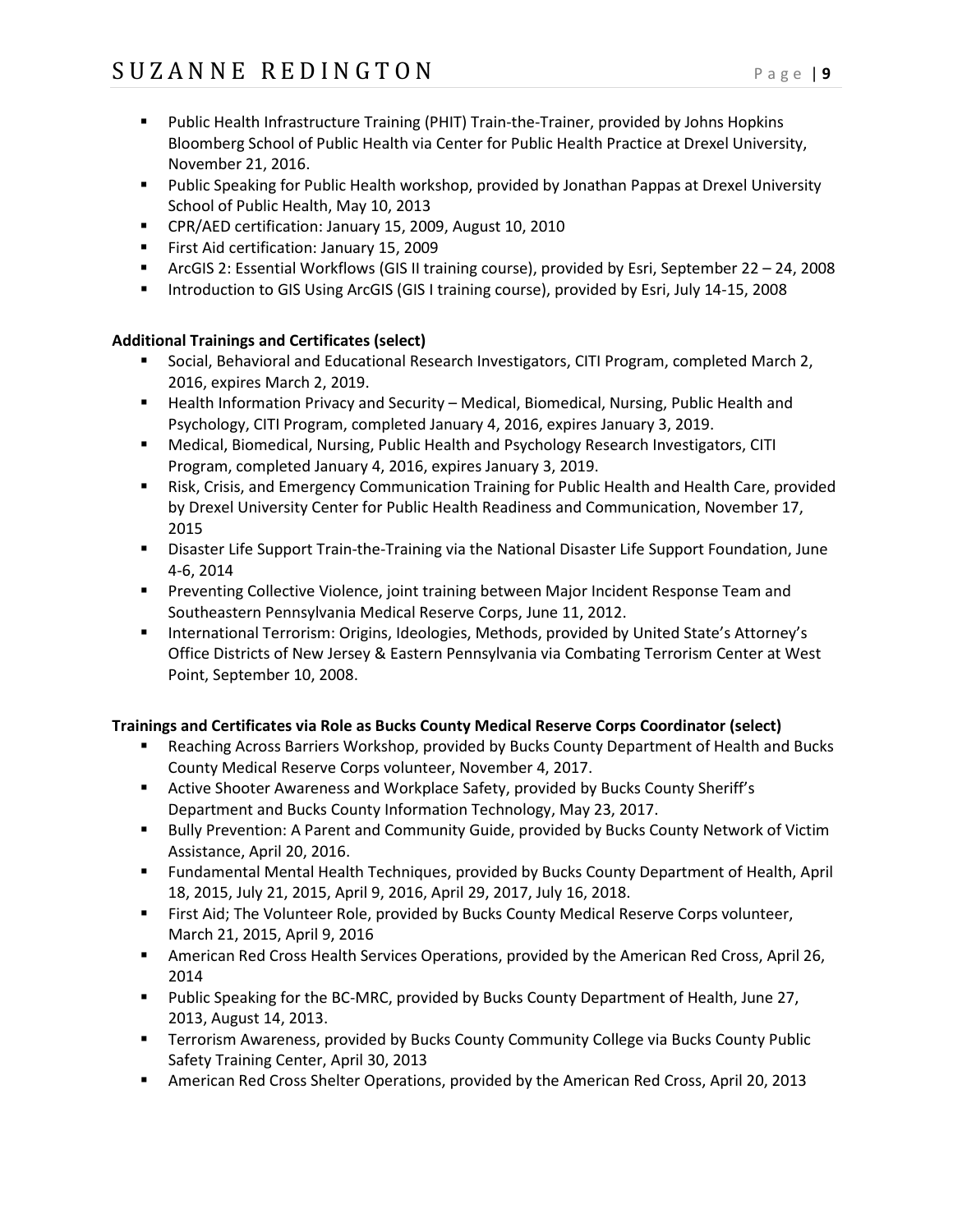- First Aid certification, provided by CPR Heart Starters, February 26, 2012, March 21, 2015, March 12, 2016, September 16, 2017, March 10, 2018.
- **Hazardous Materials Awareness, provided by Bucks County Community College via Bucks County** Public Safety Training Center, December 4, 2012.
- CPR/AED certification, provided by CPR Heart Starters, October 16, 2010, May 9, 2012, September 9, 2014, September 16, 2017, March 10, 2018.
- **Basic Training for Medical Reserve Corps (MRC) Pharmacists and Pharmacy Technicians,** provided by Bucks County Medical Reserve Corps volunteer, August 10, 2010.
- Psychological First Aid, provided by Bucks County Department of Health, March 20, 2010, June 10, 2010, December 8, 2010, March 17, 2011, November 14, 2013, October 21, 2014, April 18, 2015, April 9, 2016, April 29, 2017.
- **Introduction to Disaster Safety, provided by Bucks County Community College via Bucks County** Public Safety Training Center, December 2, 2009.
- **Emergency Preparedness for Severe Weather, provided by Bucks County Community College via** Bucks County Public Safety Training Center, November 4, 2009.
- **START Triage, provided by Bucks County Community College via Bucks County Public Safety** Training Center, October 3, 2009.
- Psychological First Aid, NACCHO curriculum, provided by Bucks County Medical Reserve Corps volunteer, August 22, 2009.
- Employee Fire Safety and Extinguisher Training, provided by Bucks County Community College via Bucks County Public Safety Training Center, August 19, 2009.
- Weapons of Mass Destruction, provided by Bucks County Community College via Bucks County Public Safety Training Center, June 6, 2009.
- Hazardous Biological Agents, provided by Bucks County Community College via Bucks County Public Safety Training Center, April 14-15, 2009.
- **Southeastern Pennsylvania Voluntary Organizations Active in Disasters Introduction Training,** November 19, 2008 and December 10, 2009.

# **EMERGENCY PREPAREDNESS AND RESPONSE EXERCISES AND EVENTS EXPERIENCE**

## **Local Exercises and Events**

- POD Staffing Drill functional exercise, sponsored by Bucks County Department of Health, coplanner, player, and evaluator, March-April 2017, February-March 2018.
- Severe weather tabletop exercise, sponsored by Bucks County Emergency Management Agency, player, April 25, 2017, May 8, 2018
- **Bucks County Highly Infectious Disease Tabletop Exercise, sponsored by PA Department of** Health, player, April 12, 2017.
- *Stop, Collaborate, and Listen: A Closed POD Notification Functional Exercise*, sponsored by Bucks County Department of Health, secondary planner and evaluator, December 6-7, 2016.
- Closed POD Workshop and Tabletop Exercise, sponsored by Buck County Department of Health, secondary planner, April 27 and 28, 2015.
- Department Operations Center functional exercise, sponsored by Bucks County Department of Health, lead planner and evaluator, October 22, 2014.
- *In the Eye of the Storm: Determining Best Practices and Leveraging Resources During a Mass Care Activation in Philadelphia Tabletop Exercise*, sponsored by Philadelphia Department of Public Health, player, March 11, 2014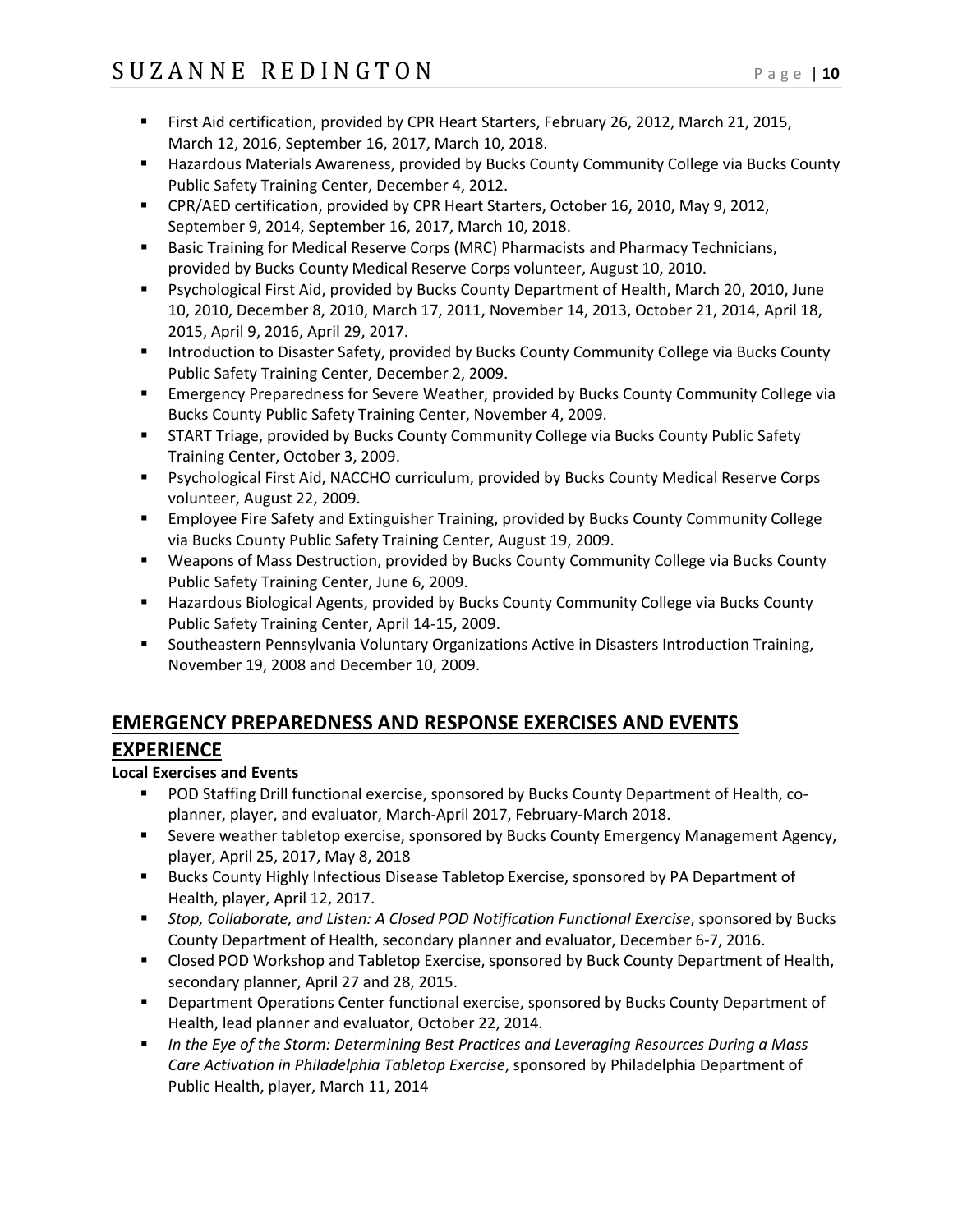- Medical Reserve Corps senior influenza vaccination clinics, mass vaccination clinic for Bucks County senior residents, planner and volunteer coordinator, November 15, 20, and 21, 2013.
- Medical Reserve Corps senior influenza vaccination clinics, mass vaccination clinic for Bucks County senior residents, planner and volunteer coordinator, October 12, 17, 19, and 26, 2012.
- Medical Reserve Corps school catch-up clinics, mass vaccination clinic to support schoolrequired immunizations in Bucks County, planner and volunteer coordinator, April 21 and 28, 2012.
- **Medical Reserve Corps Tdap clinic, community mass vaccination clinic, September 17, 2011.**
- Medical Reserve Corps school catch-up clinic, mass vaccination clinic to support school-required immunizations in Bristol Township School District, planner and volunteer coordinator, August 26, 2010.
- Medical countermeasures mass vaccination (vaccine POD) full-scale exercises, sponsored by Bucks County Department of Health, planner and evaluator-October 18, 2008, October 17, 2009, lead planner and evaluator-November 13, 2010, October 22, 2011, September 28-29, 2012, September 27-28, 2013, October 4, 11, and 18, 2014, October 9-10, 2015, September 24 & October 1 and 15, 2016
- Medical countermeasures mass dispensing (pill POD) full-scale exercises, sponsored by Bucks County Department of Health, evaluator-June 7, 2008, planner and evaluator-June 25, 2009.
- Medical countermeasures distribution (Local Distribution Site) full-scale exercises, sponsored by Bucks County Department of Health, evaluator-June 5, 2008, planner and evaluator-June 24, 2009, lead planner and evaluator-May 19, 2011

## **Southeastern Pennsylvania Regional Medical Reserve Corps Events**

- Volunteer Empowerment Event: Empowering volunteers today for the needs of tomorrow, planner, presenter, panel moderator, and evaluator, Norristown, PA, May 20, 2017.
- The MRCs of Southeastern Pennsylvania 2014 Regional Volunteer Training, Special Focus: Bombings, Active Shooters, and Family Reunification in Emergencies; at Philadelphia University, Philadelphia, PA, planner, May 31, 2014.
- **Regional MRC Training; special topics include swift water rescue, disaster survival, search and** rescue, and traffic control safety, at Montgomery County Community College, Blue Bell, PA, planner, May 18, 2013.
- Functional Needs and Fundamental Mental Health Techniques in a Mass Care Setting; at Montgomery County Public Safety Training Campus, Conshohocken, PA, planner, January 23, 2013.
- Red Cross Partner Training for Regional MRC, "Partner Agency Sheltering" provided by American Red Cross; at Montgomery County Public Safety Training Campus, Conshohocken, PA, planner, December 13, 2012.
- SEPA RTF presented Contagion Movie night with panel; at Montgomery County Public Safety Training Campus, Conshohocken, PA, planner and panel moderator, October 23, 2012.
- Regional Medical Reserve Corps Training, special topics include swift water rescue, operations, and recent events; recent public health events (e.g. hurricane Irene, Fukushima Daiichi nuclear disaster) and potential impact on communities; specialized Medical Response Teams…Recent Deployments and Demonstration; at Montgomery County Public Safety Training Campus, Conshohocken, PA, planner, March 31, 2012.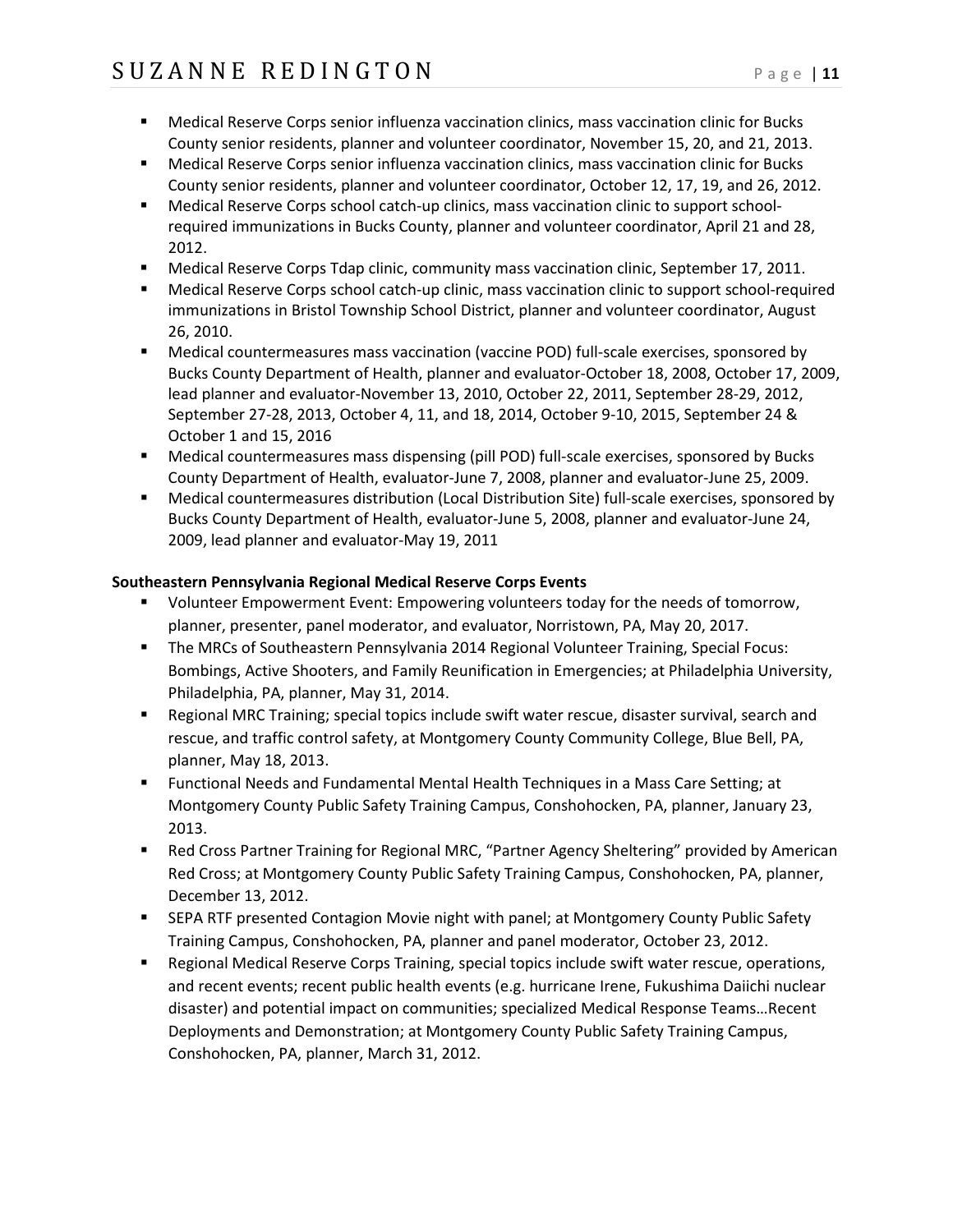- Regional MRC Volunteer Thank You and Training Event! Special topics include Regional MRC Progress – A Look at the Past Year and Goals for 2012, Cyber Safety, Urban Search and Rescue, at Bryn Mawr Hospital, Bryn Mawr, PA, planner, November 9, 2011.
- Regional Medical Reserve Corps Training, special topics Terrorist Use of Explosives against Civilian Populations, Local Responses to Mass Invacuation: Florida after the 2010 Haiti Earthquake, at Montgomery County Public Safety Training Campus, Conshohocken, PA, planner, September 24, 2011.
- Regional MRC Volunteer Training, special topics Major Incident Response Teams: Our Role in Response, Hazmat Equipment and Victim Decontamination Demonstration, planner, March 19, 2011.
- October 9, 2010; Regional MRC Volunteer Training, special topics Specialized Medical Response in Times of Disaster, Intelligence Analysis, I-35 Mississippi River Bridge Collapse; at Montgomery County Public Safety Training Campus, Conshohocken, PA, planner, October 9, 2010.
- Regional MRC Volunteer Meeting, special topics Children, Trauma, and Disaster; Lost in Translation – Disaster Myths and Realities; Incorporating Lessons Learned to Improve Preparedness, SEPA Regional Task Force: Goals for Building MRC Capacity; at Chestnut Hill College, Philadelphia, PA, planner, May 22, 2010.

#### **Regional Exercises and Events**

- **Southeastern Pennsylvania Regionally Highly Infectious Disease Tabletop Exercise, sponsored by** SEPA Regional Task Force, player, February 2, 2017.
- **Southeastern Pennsylvania Regional Mass Care HSEEP exercise series, sponsored by SEPA** Regional Task Force, planner and player for tabletop exercise-November 13, 2015 and workshop-December 14, 2015.
- Regional Limerick Generating Station functional exercise, sponsored by Limerick Generating Station, player, June 6, 2013, November 14, 2017.
- Southeastern Pennsylvania Regional Public Health Volunteer Coordination Functional Exercise, sponsored by SEPA Regional Task Force, planner, player, and evaluator, May 13-16, 2013.
- **Southeastern Pennsylvania Regional Hepatitis A Virus Outbreak Tabletop Exercise, sponsored by** SEPA Regional Task Force, planner and player, February 28, 2011.
- *Emergency Communications and Staffing Preparedness: A Tabletop Exercise for Nongovernmental Community-Based Organizations*, sponsored by SEPA Regional Vulnerable Population Outreach Project, evaluator, January 13, 2010.
- Southeastern Pennsylvania Regional H1N1 tabletop exercise, sponsored by SEPA Regional Task Force, player, September 18, 2009.

#### **Pennsylvania Statewide Exercises**

- *In LeHigh Water: A Pennsylvania Functional Exercise of medical Reserve Corps Volunteer Sharing & Deployment,* sponsored by PA Department of Health and health departments in Southeastern Pennsylvania, planner and player, June 10-15, 2016
- *Rally to the Cause*, full-scale volunteer deployment and coordination, sponsored by PA Department of Health and health departments in Southeastern Pennsylvania, planner and evaluator, June 12-13,2015.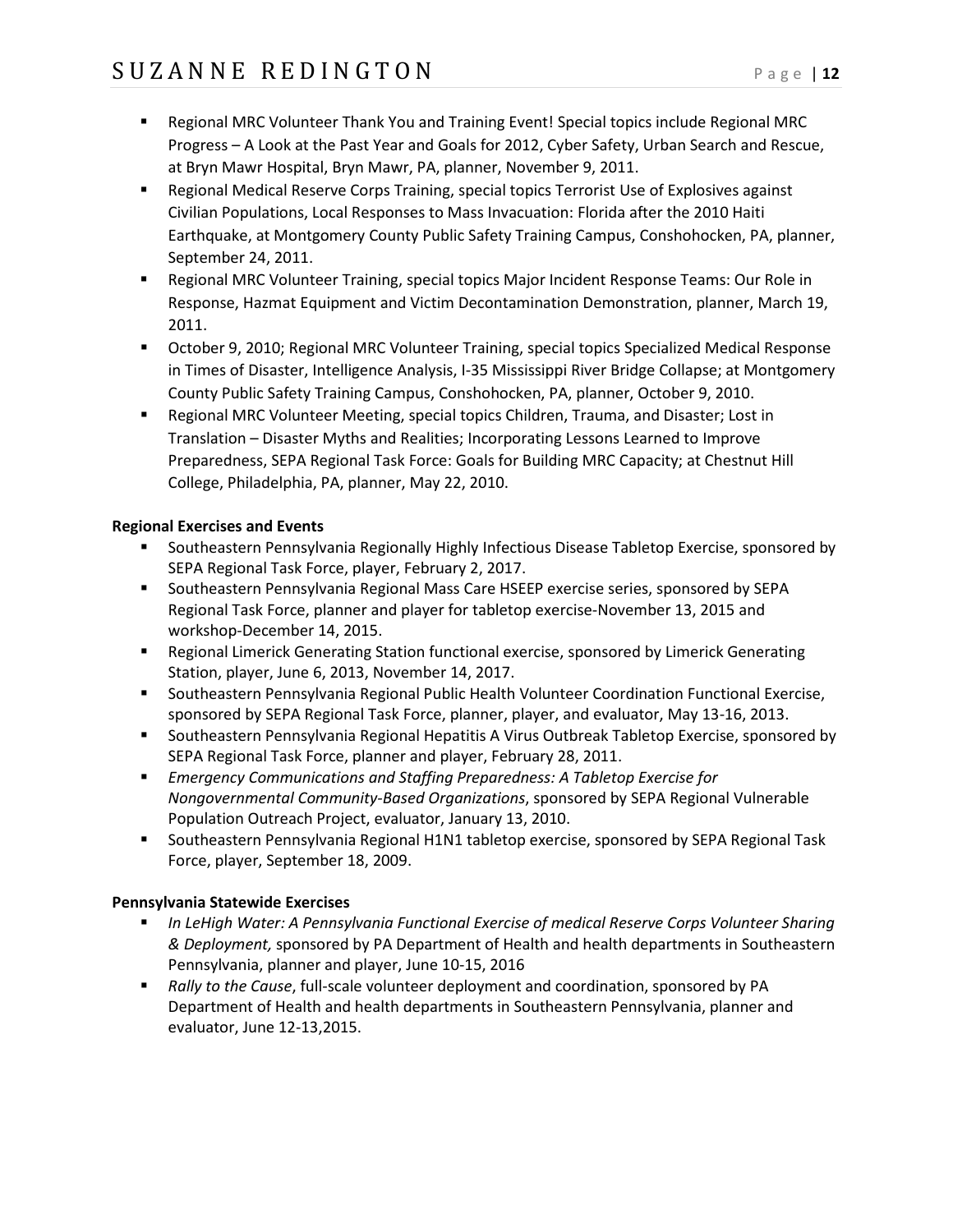#### **Philadelphia-Camden-Wilmington Metropolitan Statistical Area Exercises (PCW MSA)**

- Philadelphia MSA Medical Countermeasures Tabletop Exercise, sponsored by the Centers for Disease Control and Prevention's Division of Strategic National Stockpile, player, August 1, 2017.
- *From Philly, With Plague*, medical countermeasures response exercise series, planner, player, and evaluator for tabletop exercise-January 29, 2014 and full-scale exercise-October 20-23, 2014.
- **Public Health Emergency Response Challenges: Multi-State Coordination, Mass Prophylaxis** Challenges and Public Messaging, functional exercise, planner, player, and evaluator, June 6, 2011.
- Novel H1N1 Best Practices and Pandemic Planning Seminar, planner, player, and evaluator, June 23, 2009.

## **PROFESSIONAL SERVICE**

- NACCHO's Preparedness Policy Advisory Group, PA appointment, July 2017-current.
- National Health Security Stakeholder Workshop, sponsored by ASPR and NACCHO, June 6, 2017
- **Selection committee for contractor to complete Bucks County Mass Care Planning Project, 2016**
- **Selection committee for contractor to complete Southeastern Pennsylvania Regional Mass Care** Project, 2015
- Selection committee for contractor to complete Bucks VOAD project, 2014
- **Southeastern Pennsylvania Regional Task Force, Health and Human Services Workgroup** member 2013-current, co-chair 2014-2016.
- Bucks County Department of Health Epi Team, member 2011-2014.
- **Southeastern Pennsylvania Regional Task Force, Public Health, Coroners, and Medical Examiners** Subcommittee member 2008-current, co-chair 2012-2013 and 2017-current.
- Philadelphia-Camden-Wilmington Metropolitan Statistical Area (PCW MSA), Cities Readiness Initiative public health workgroup member 2008-current.
- Bucks County Department of Health Bioterrorism Team, member 2008-2012, team co-lead 2011-2012.
- Bucks County Hospital Zone Committee, member 2008-2012.
- **Selection committee for Southeastern Pennsylvania Regional Vulnerable Populations** Coordinators, 2008

# **ACADEMIC SERVICE**

- Field supervisor for Master of Public Health student from Walden University, practicum culminated in creation of a training program and tool kit "Bucks County Medical Reserve Corps Volunteer Improving Mass Care Tool Kit," September 2010 – February 2011.
- Field supervisor for Bachelor of Science in Public Health student from Temple University, internship culminated in presentation for Bucks County Medical Reserve Corps volunteers "Hepatitis A,", summer 2010.

# **PROFESSIONAL AND ACADEMIC MEMBERSHIPS**

- American Public Health Association (APHA), Member, 2008-Current.
- Students of Public Health Epidemic Response Effort (SPHERE), University of Pittsburgh Graduate School of Public Health, Founding Co-Chairperson/Finances, 2007-2008.